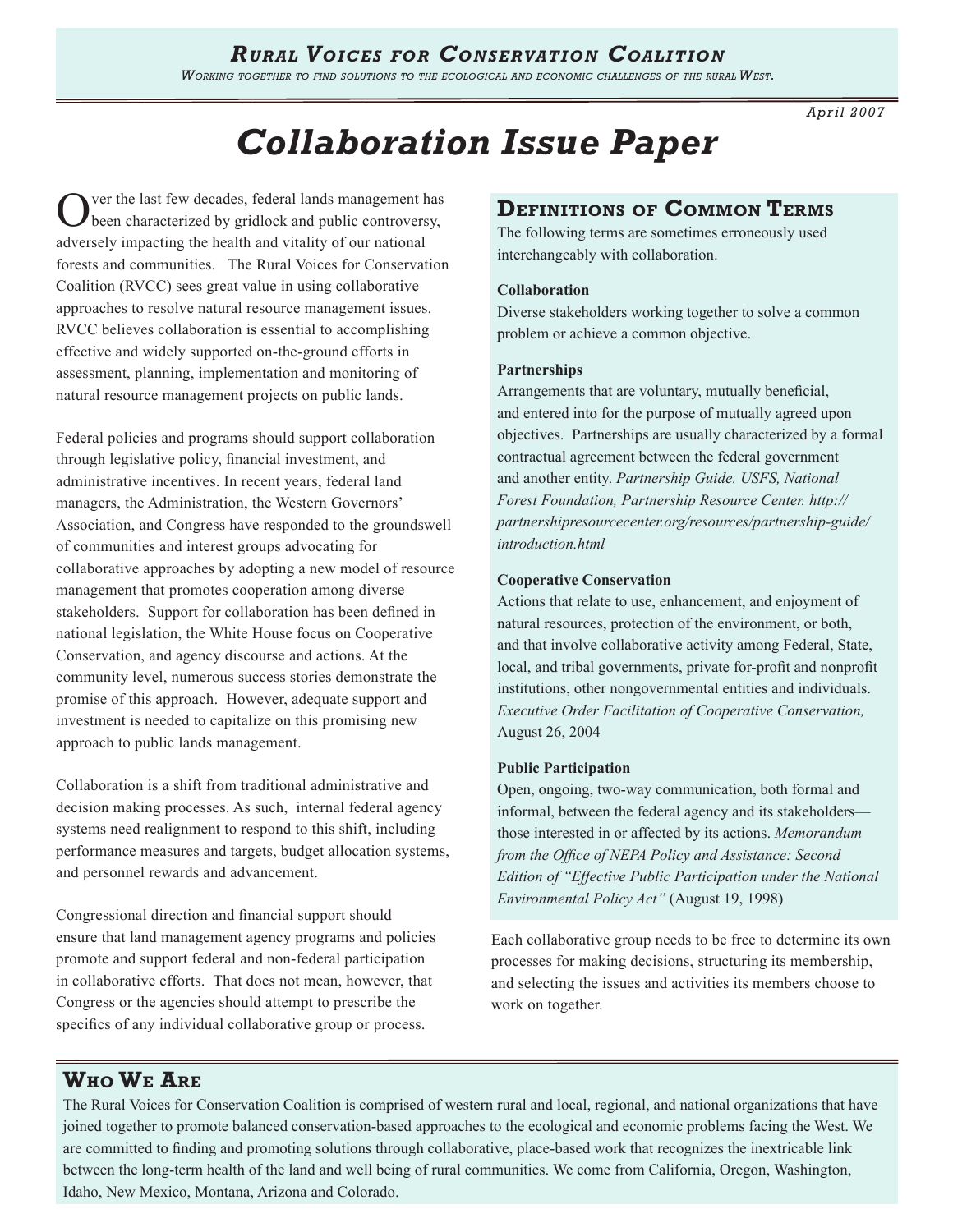Collaboration also requires a greater level of involvement by community-based organizations and other stakeholders in the planning, implementation, and monitoring of management activities on federal lands. Building and maintaining the institutional and social capacity of communities, interest groups, and federal and state land management agencies to participate in collaborative processes is necessary for collaboration to work well over the longer term.

### **Recommendations: Strengthening Federal Policies for Collaboration**

RVCC recommends both administrative and legislative actions to improve understanding and systemic uptake of effective collaboration within the federal land management agencies.

#### These include:

#### *Performance Measures*

- 1. Adopt, measure and report on performance measures that evaluate collaborative land management efforts and their outcomes. This will help ensure that agencies pursue collaborative approaches and are achieving the desired outcomes from those efforts.
- 2. Include an evaluation of an agency's or unit's collaborative performance as a factor in national and regional budget allocation processes.

#### *Funding*

- 1. Provide federal funding through a new line item to support agency staff at all levels of participation in collaborative processes.
- 2. Create grant and technical assistance programs to support non-federal partners in collaborative efforts.
- 3. Give implementation priority to agency projects that are identified and developed collaboratively.

#### *Policy Clarification*

- 1. Issue clear guidance to agency staff about the meaning, purpose, and importance of collaboration, as well as the requirements for collaboration in federal legislation.
- 2. Clarify the differences between collaboration, partnerships, and traditional public involvement approaches, and issue guidance on how to apply collaborative approaches to specific planning and decision-making tasks.

#### *Administrative Incentives*

- 1. Provide increased training and assistance to agency managers and their partners to enable them to be effective participants in collaborative efforts.
- 2. Include collaboration as part of the required Knowledge, Skills, and Abilities of position descriptions and in future performance evaluations.

# **Collaboration, Defined**

RVCC believes there exists general agreement around the definition of collaboration and best practices for achieving success. We recommend that future administrative and legislative proposals or programs define collaboration in a manner consistent with that general understanding. We suggest the following:

*Collaboration is a process through which multiple stakeholders work together to solve a common problem or achieve a common objective.* (Moote and Lowe, 2005).

Collaboration takes many different forms and can occur at local, regional and national levels. Although these efforts vary from place to place, best practices suggest collaborative groups should strive to:

- Involve diverse participants and use an open, transparent, and equitable group process;
- Share information and perceptions to encourage innovation and mutual learning;
- Seek to reduce conflict, resolve disputes, overcome gridlock, and improve relationships;
- Strengthen the participation of local citizens and organizations, with special attention to groups that have been underserved and under-represented in traditional decision making processes;
- Utilize local and traditional knowledge;
- Leverage knowledge and combine technical, organizational, and financial resources in new ways; and
- Integrate social, economic, and environmental goals.

# **Benefits of Collaboration**

Collaboration requires that all participants -- community members, land management agencies, and other stakeholders -- take time and commit financial and other resources to the collaborative process. That initial investment can ultimately yield many social, economic, and environmental benefits. RVCC members have participated individually in countless collaborative processes focused on the restoration of public lands in a manner that also benefits rural towns. We have seen these:

- Increase agency and community ability to meet local economic, social, and ecological needs.
- Lead to more effective ecological outcomes through improved on-the-ground projects that are broadly supported.
- Build social capital by reducing conflict, developing greater trust among participants, and creating new networks and institutions for sharing information, pooling resources, and undertaking collective projects.
- Foster information exchange and mutual learning, often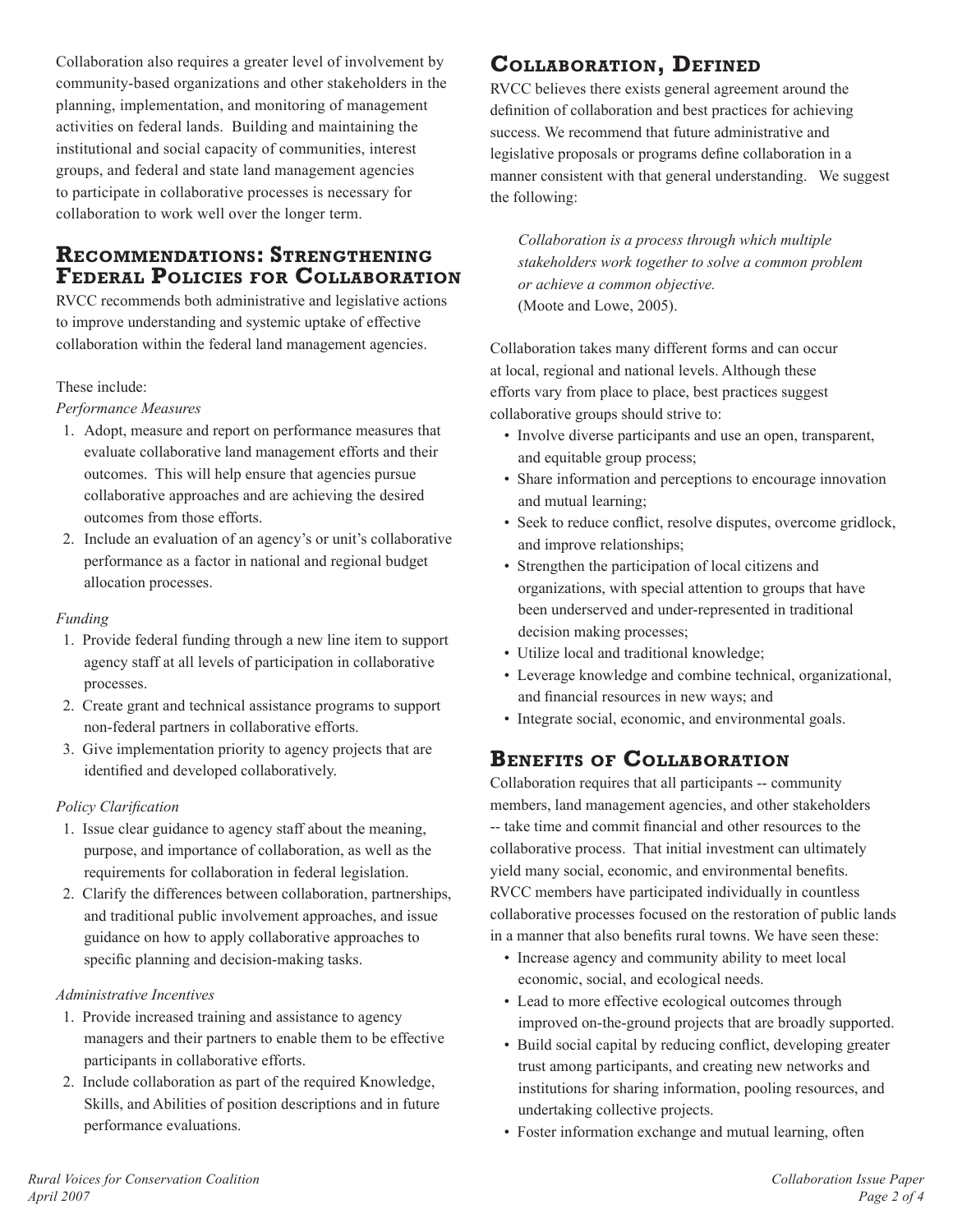leading to better understanding of issues and constraints, as well as creating greater potential for innovative responses.

- Increase and broaden public participation, make decisions more transparent, and instill accountability in and empower the public; increase trust in agency decisionmakers.
- Expand opportunities for the exploration and integration of diverse forms of knowledge, including scientific studies, traditional or cultural knowledge, and local residents' experiences.
- Encourage cross-boundary solutions that take a landscapeor ecosystem-level approach to natural resource management.
- Increase funding opportunities by leveraging private dollars and in-kind contributions to supplement federal and state funds.

# **The Role of the Federal Government in Collaboration**

Many recent federal policies suggest the importance and benefits of collaboration in federal resource management. However, there is not universal agreement about the importance or role of federal agencies in this process, or recognition of the social, economic, or environmental benefits. The success of policies related to collaboration requires the active participation of the agencies throughout the collaborative process. Agency roles and responsibilities need to be more clearly defined, implemented in the field, and supported at the national and regional levels.

Federal initiatives that address collaboration include the Western Governors' Association 10-Year Implementation Strategy, the Secure Rural Schools and Community Self-Determination Act of 2000, the Community Forest Restoration Act, and the Healthy Forests Restoration Act, among others. These policies and programs include specific language that reflects the purpose and benefits of collaboration. (Appendix A describes the type of language related to collaboration in each policy.)

While existing federal policies include language that provides basic direction to agencies and their partners to collaborate, there is a lack of clear guidance and incentives for agency personnel to engage in collaboration. The result is that collaboration is not consistently implemented on-the-ground. Again, neither Congress nor the agencies should prescribe how individual collaborative groups or processes be organized or function. RVCC believes it is essential that local flexibility be preserved, and that collaborative groups have the ability to innovate and adapt to site-specific conditions, circumstances, and issues.

Appropriate federal roles in collaboration include:

- Maintaining adequate staff capacity on the ground to enable land management agencies to participate in collaborative processes.
- Providing financial resources (grants, cooperative agreements, other funding), technical assistance, training and collaborative learning opportunities to build community capacity and to support collaborative planning, implementation and monitoring.
- Committing to the implementation of individual projects and long-term work plans on the basis of priorities identified during collaborative processes.
- Measuring, monitoring and reporting on the federal performance in meeting collaboration mandates and goals.

The exercise of these roles will significantly enhance the success of collaborative efforts, but it is also necessary that non-federal entities (NGOs, local government, businesses, etc.) clarify and fulfill their own roles in the collaboration, including ongoing and long-term participation in collaborative efforts.

### **The Pinchot Partners: Accomplishments in Forest Restoration through Collaboration**

Despite bountiful forest resources, the Gifford Pinchot National Forest in southwest Washington was at the heart of the Northwest's timber wars. Change has now taken root. The Pinchot Partners formed in late 2002 after a field tour focused on finding 'common ground' was organized by a diverse committee of interests including conservation, economic development, tribal, forest products, labor representatives, local elected officials, and others. These wildly divergent representatives learned they shared at least a few things in common: a deep passion for the forest and a desire for stability for rural communities. Since then, the Pinchot Partners have been designing restoration projects that promote forest ecosystem health while also creating high quality local jobs. They have been critical to the success of various projects, including: metamorphosis of the Smooth Juniper timber sale from a controversial project ready for litigation to a 3 million board foot non-controversial timber sale; the completion of several culvert replacement and road removal projects; and, a restoration plan on nearly 2,000 acres of plantations (previous clear-cuts) and watersheds, providing two years of reliable forest work for local area contractors. To support local contractor capacity to be involved in restoration opportunities, the Pinchot Partners also convened a stewardship contracting workshop attended by over forty people.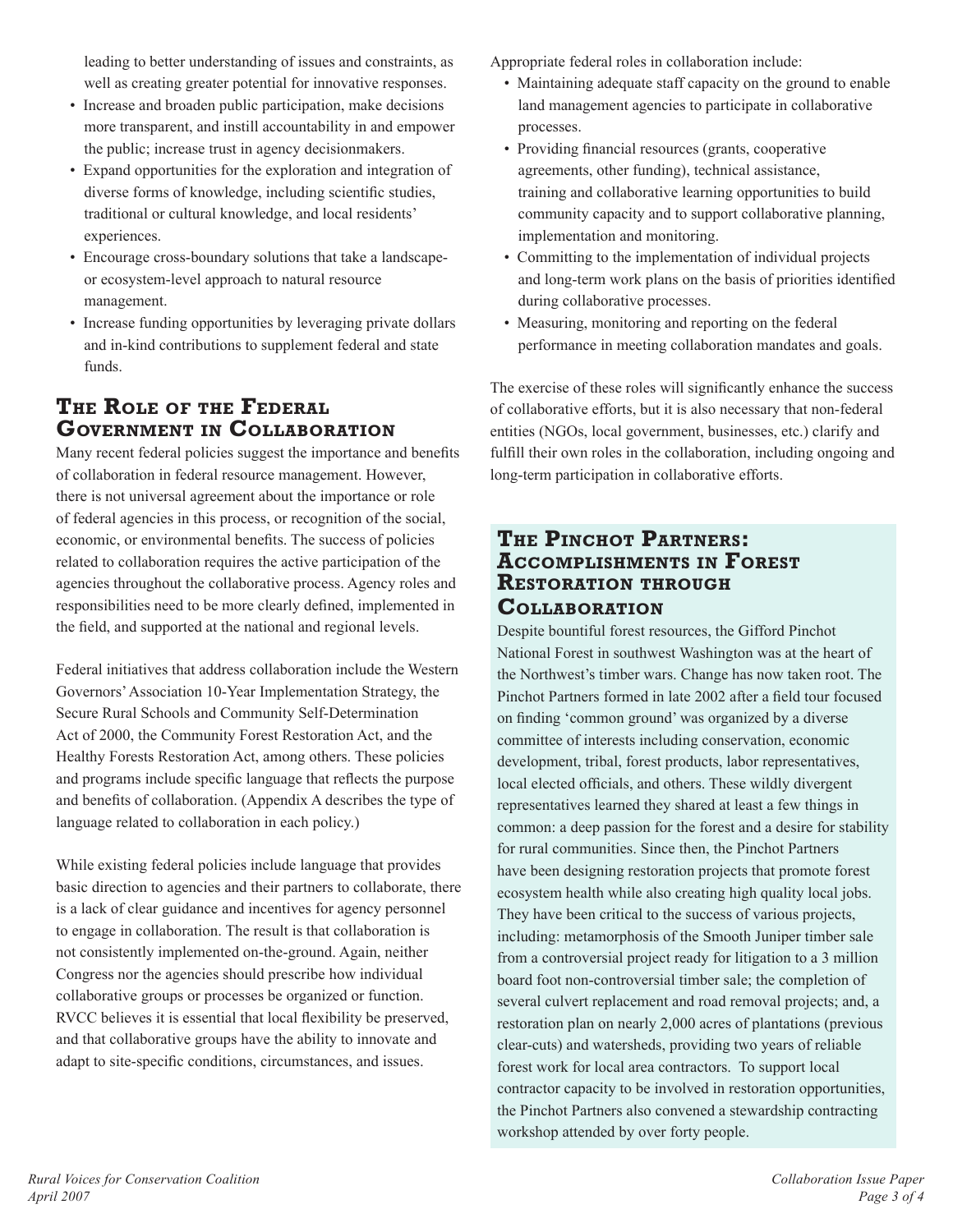## **Collaboration Resources**

*Aspen Institute report on the Ford Foundation's Community-Based Forestry Demonstration Program.* (www.aspeninstitute.org/site/c.huLWJeMRKpH/b.612455/ k.BCB0/CBF.htm)

*Best Practices in Collaborative Natural Resource Management: The Challenge of Defining Targets and Performance Measures.* (Margaret A. Moote and Kimberly A. Lowe.) 2005. Ecological Restoration Institute

*Collaborative Forest Restoration Program* (www.fs.fed.us/r3/spf/cfrp/)http://www.fs.fed.us/r3/spf/cfrp/)

*Collaboration and the Forestry Program for Oregon*, pgs. 13-14 and 26-27. (http://egov.oregon.gov/ODF/BOARD/ fpfo2003.shtml)

*Exploring Barriers to collaborative forestry, Report from a workshop held at Hart Prairie, Flagstaff, Arizona*, September 17–19, 2003, sponsored by Ecological Restoration Institute, Society of American Foresters, Pinchot Institute for Conservation, American Forests

*Social science to improve fuels management: a synthesis of research on collaboration*. (Sturtevant et al.) (http://www.ncrs.fs.fed.us/pubs/viewpub.asp?key=3123)

*The Collaboration Handbook*, Prepared by Carol Daly, Flathead Economic Policy Center. (www.redlodgeclearinghouse.org/resources/handbook.html)

*USDA Forest Service Partnership Resource Center* (www.partnershipresourcecenter.org)

*USDA Forest Service Partnership Resource Center*  Partnership and Collaboration Training (www.partnershipresourcecenter.org/resources/training/ collaborative-training)

*Western Collaborative Assistance Network* (www.WestCANhelp.org)

# **For More Information**

Wendy Gerlitz, Sustainable Northwest 503-449-0009 wgerlitz@nnfp.org

Gerry Gray, American Forests Tel: 202-737-1944 ext. 217 ggray@amfor.org

Kathy Lynn, Resource Innovations 541-346-0687 Kathy@uoregon.edu

Learn more about RVCC: 503-221-6911 issue@sustainablenorthwest.org www.sustainablenorthwest.org/programs/policy.php

# **Coalition Partners**

*Arizona* Future Forest, LLC

*California* Alliance for Sustainable Jobs and the Environment ForEverGreen Forestry Watershed Research and Training Center

*Colorado* Forest Energy Corporation

*Idaho* Framing Our Communty

*Montana* Flathead Economic Policy Center Northwest Connections Swan Ecosystem Center Wildlands CPR

*New Mexico* Center for Biological Diversity Forest Guild Gila WoodNet Restoration Technologies, LLC Santa Clara Woodworks SBS Wood Shavings The Village of Ruidoso, New Mexico, Forestry Department

#### *Oregon*

Central Oregon Intergovernmental Council Ecosystem Workforce Program Hells Canyon Preservation Council Institute for Culture and Ecology Lake County Resources Initiative Lomakatsi Restoration Project Oregon Department of Forestry Oregon Trout Resource Innovations Siuslaw Institute, Inc Sustainable Northwest Wallowa Resources

*Washington* Gifford Pinchot Task Force Mt. Adams Resource Stewards Okanogan Communities Development Council Pinchot Partners

*Washington DC* American Forests Pinchot Institute for Conservation The Wilderness Society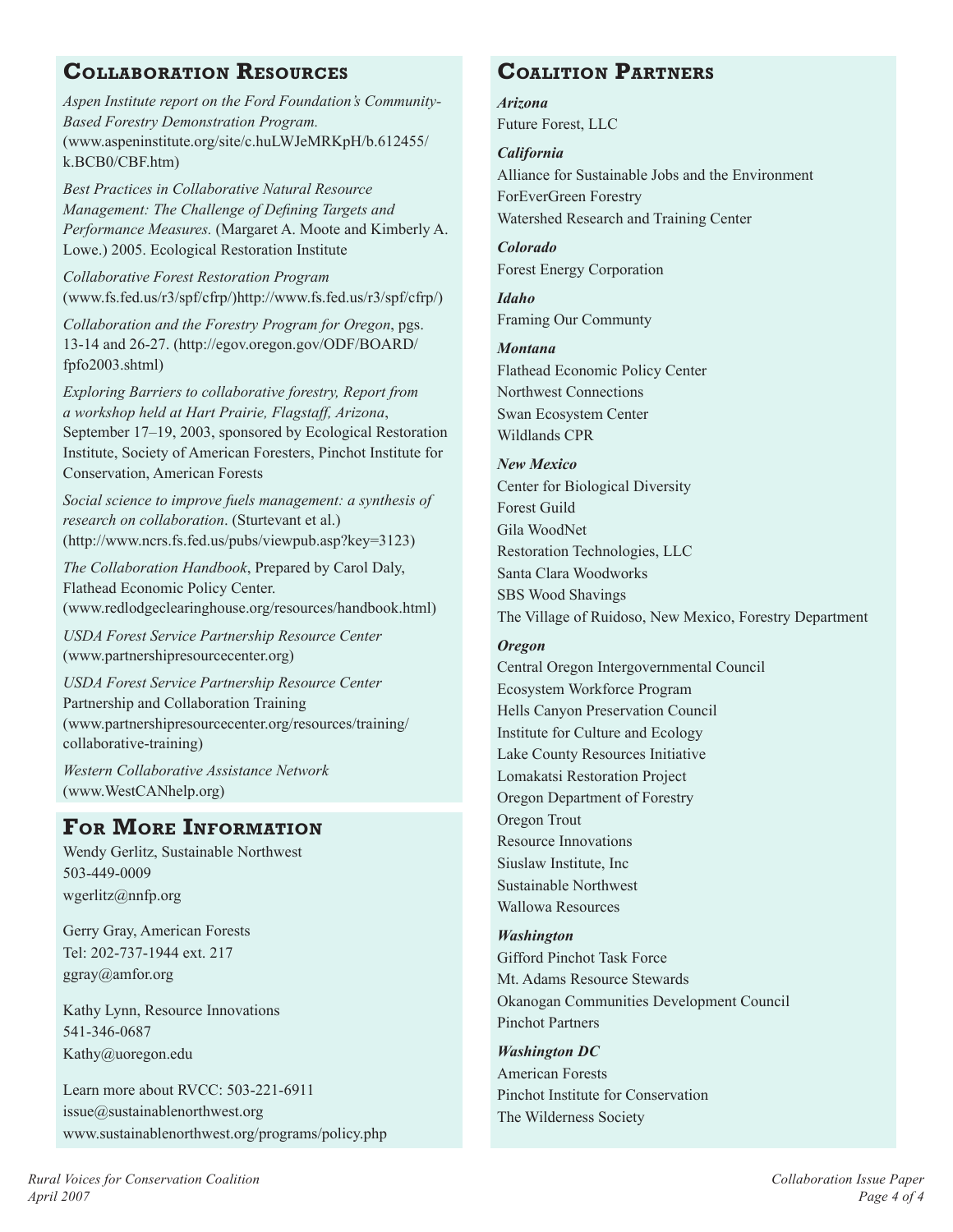# *Appendix 1: Current Language on Collaboration in Federal Policies*

This section excerpts language on collaboration from several recent federal policies. The policy language presented is from laws and executive orders, with the exception of language from the 10-Year Comprehensive Strategy, which is language agreed to by federal, state, local, and tribal entities to implement Congressional direction. Specific policies with language calling for collaboration in a variety of federal policies include:

#### *Stewardship Contracting*

These authorities suggest that collaboration may "improve forest health and promote local consensus in determining outcomes."

#### *A Collaborative Approach for Reducing Wildland Fire Risks to Communities and the Environment: A 10-Year Comprehensive Strategy and Implementation Plan (August 2001)*

The legislative language authorizing the 10-Year Comprehensive calls on the federal agencies *"to work closely with affected states, including Governors, county officials and other citizens"* and suggests *"key decisions should be made at local levels."* The Strategy presents an expectation that collaboration *"will be the most efficient and effective way of implementing a long-term program."*

#### *Secure Rural Schools and Community Self-Determination Act of 2000*

This Act requires Resource Advisory Councils to *"provide frequent opportunities for citizens, organizations, tribes, land management agencies and other interested parties to participate openly and meaningfully, beginning at the early stage of project development."* This legislation suggests that a purpose of the Resource Advisory Councils is "to improve collaborative relationships."

#### *Community Forest Restoration Act of 2000*

The CFRA calls for the participation of a *"diverse and balanced group of stakeholders… as well as appropriate Federal, Tribal, State, County, and Municipal government representatives in the design, implementation, and monitoring of the project."* This legislation identifies several benefits of collaboration, including: cost effective restoration activities; empowerment of diverse organizations to implement activities which value local and traditional knowledge; ownership and civic pride; and, healthy, diverse, and productive forests and watersheds.

#### *Healthy Forests Restoration Act*

HFRA calls for *"meaningful public participation during the preparation of . . . projects"* and calls for *"collaboration among state and local governments and Indian tribes, and participation of interested persons . . . in a manner consistent with the Implementation Plan."* HFRA suggests that the purpose of collaboration is to encourage meaningful public participation.

#### *Executive Order on Cooperative Conservation*

This Executive Order emphasizes the "appropriate inclusion of local participation in Federal decision-making" and identifies *"collaborative activity among Federal, State, local, and tribal* 

*governments, private for-profit and nonprofit institutions, other nongovernmental entities and individuals."* The Executive Order suggests a purpose of appropriate local participation in Federal decision-making.

More detailed language for each policy is presented below, limited to that which deals directly with the term 'collaboration'.

#### *Stewardship Contracting (Sec. 347 of P.L. 105-277; amended/ expanded in 2003)*

There is no explicit language calling for collaboration in the legislative authorities. Community-based forestry partners, however, have urged collaboration with communities to address the objective of meeting "local and rural community needs." In addition, early Committee report language required Region One of the Forest Service to:

*maximize collaboration with state and private interests to develop projects which improve forest health and promote local consensus in determining outcomes to be accomplished through end result contracting.*

The Forest Service Handbook (2409.19, Chapter 60.3.4) states, *Collaboration shall be a part of stewardship contracting project planning and continue throughout the life of the project." Chapter 61 of the Handbook includes a definition of collaboration, principles of collaboration, resources for collaboration, and guidance on identifying the local community.* 

#### *Congressional Direction supporting the WGA 10-Year Comprehensive Strategy, from the Conference Report for the Fiscal Year 2001 Interior and Related Agencies Appropriations Act (Public Law 106-291)*

*The Secretaries should also work with the Governors on a long-term strategy to deal with the wildland fire and hazardous fuels situation, as well as the needs for habitat restoration and rehabilitation in the Nation. The managers expect that a collaborative structure, with the States and local governments as full partners, will be the most efficient and effective way of implementing a long-term program.*

*The managers are very concerned that the agencies need to work closely with the affected States, including Governors, county official, and other citizens. Successful implementation of this program will require close collaboration among citizens and governments at all levels... The managers direct the Secretaries to engage Governors in a collaborative structure to cooperatively develop a coordinated, National ten-year comprehensive strategy with the States as full partners in the planning, decision-making, and implementation of the plan.*

*Key decisions should be made at local levels.*